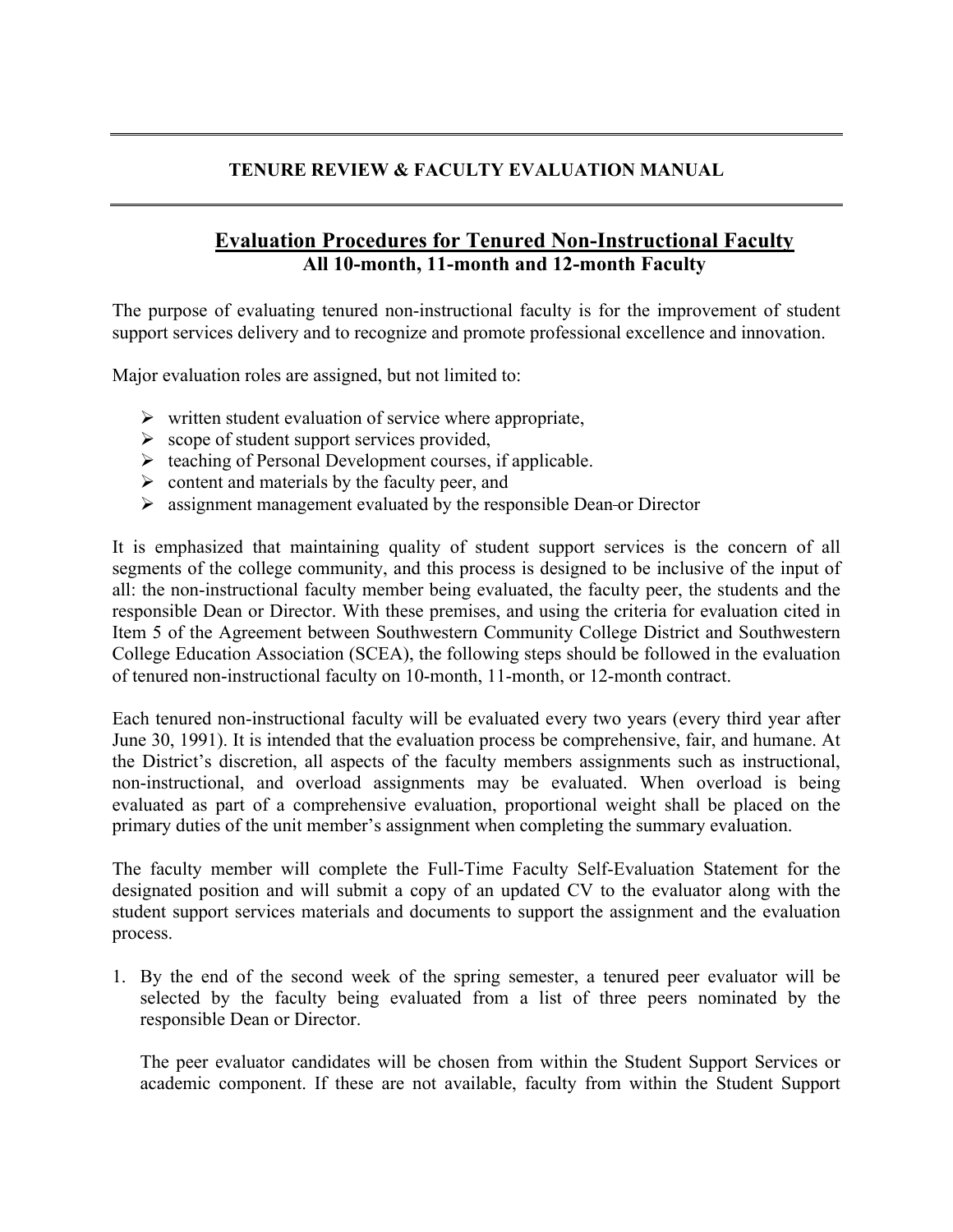Services unit or academic unit of the faculty being evaluated, a qualified person from a related area outside the Student Support Services or academic unit may be selected.

- 2. Prior to the fourth week of the spring semester, the peer evaluator will have an initial meeting with the faculty member being evaluated to receive the Full-Time Faculty Self-Evaluation Statement, the updated CV, the student support services assignment and materials and documents to support the assignment and the evaluation process. At this time, assignment activity or activities will be identified for possible observation.
- 3. A student evaluation will be conducted where appropriate using the prescribed evaluation form in the Tenure Review & Faculty Evaluation Manual. Student evaluations will be conducted only for designated non-instructional faculty whose primary functions involve direct student contact.

For Counseling, EOPS, DSS, or ITC faculty, the administrative secretary will type the faculty member's name into the top of the student evaluation form before printing it. The directions on the form will instruct the student to return the form to a designated evaluation box at the front counter of the area's office. A minimum number of 30 student evaluations will be printed for students to evaluate the faculty member on scheduled appointments or student contacts during the student evaluation window. The student will receive the evaluation form when he or she checks in to the appointment and will fill it out after the appointment in the office waiting room. At the conclusion of the student evaluation window, the administrative secretary will return the completed forms to Human Resources for processing.

Human Resources will summarize the results of the student evaluation and prepare a student evaluation summary report for the Dean or Director.

4. If requested by the faculty member being evaluated, or the peer, or the Dean, activity or classroom observation(s) will be conducted before the post-evaluation meeting. The person requesting the observation shall designate the visitor(s) and may select the peer, his/her responsible Dean, or both. All observation reports shall be documented on the most appropriate District-approved Faculty Evaluation form and will be included in the evaluation file. Where student confidentiality is in jeopardy, an evaluation will not take place.

If the Dean or the peer request a visit, both the Dean and the peer will conduct an observation. The faculty member may request a visit from the peer and/or the Dean. An observation shall be conducted for a minimum of 45 minutes for an activity observation or 50 minutes for a classroom observation.

5. Prior to the twelfth week of the spring semester, the peer will meet with the faculty member being evaluated to review the Faculty Self-Evaluation Statement, the updated CV, the supportive documents and materials, the results of the student evaluations and the activity or classroom observation, if one occurred. The Dean or Director may be included in the review meeting. A critique of evaluation materials and documents will be completed by the peer using the Summary Evaluation form and will be included in the evaluation file.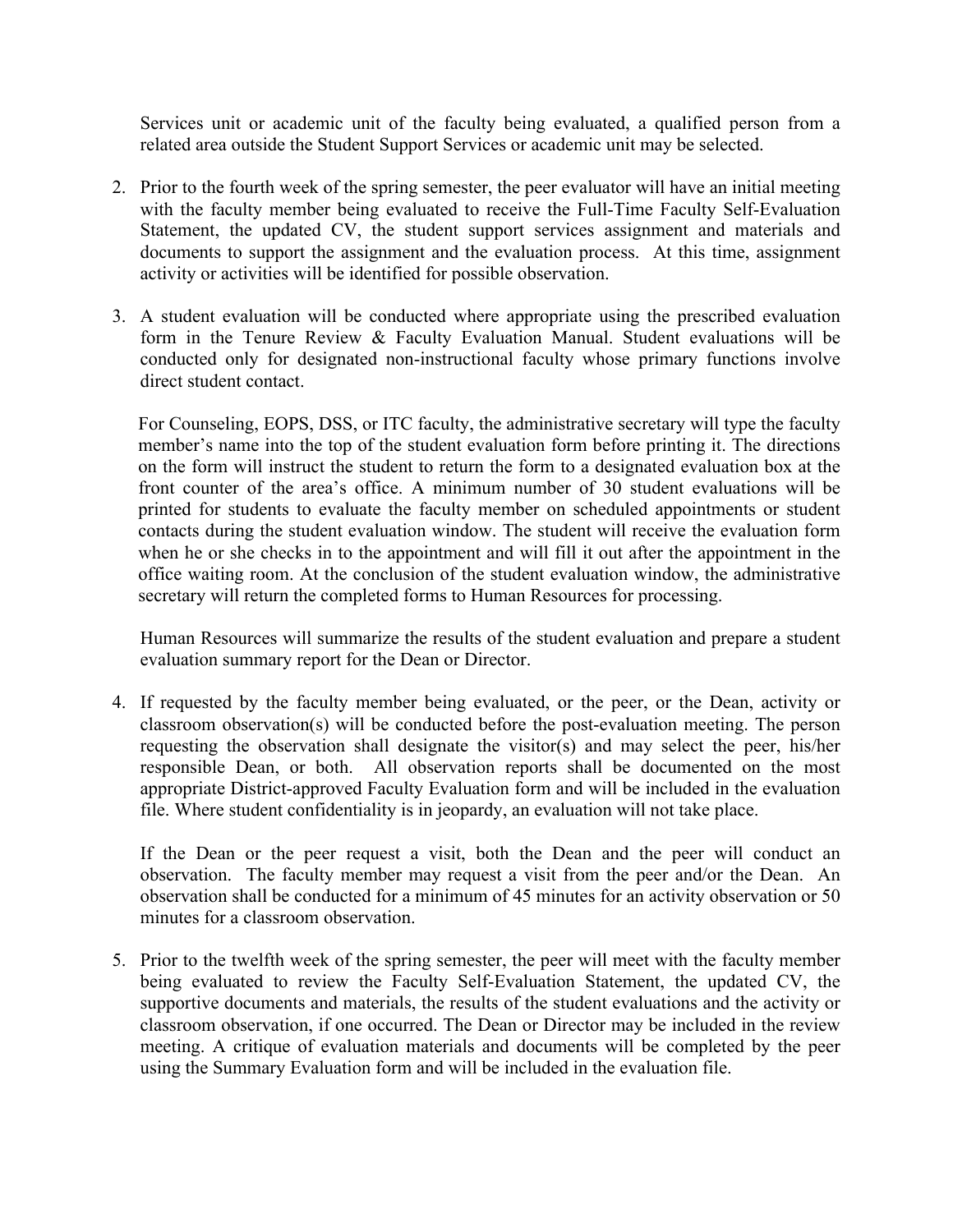- 6. If a "Needs Improvement" is given, a Needs Improvement Plan will be developed by the dean, and the peer in consultation with the faculty member. A copy of this plan shall be given to each of the three members previously mentioned, and a copy will be placed the faculty's personnel file prior to the end of the spring semester.
- 7. By the end of the spring semester, the peer evaluator and the Dean/Director will draft the Summary Evaluation on the approved Summary Evaluation form for the designated position using all evaluation documents. The summary evaluation report will consist of a summary rating and suggested or required recommendations for staff development. This report will be shared with the faculty member being evaluated by the peer and the Dean/Director.

If consensus is not reached, an expanded committee including the original peer evaluator, the Dean/Director plus an additional faculty will conduct another evaluation to determine summary recommendation. The additional peer evaluation will be chosen from the original list of proposed peers. In the event that a consensus summary rating cannot be reached, separate summary evaluation reports will be forwarded to both the Assistant Superintendent/Vice President, Student Affairs and the Assistant Superintendent/Vice President, Academic Affairs for resolution.

- 8. The evaluation procedure may be initiated out-of-sequence by the Superintendent/President only after the following steps have been taken:
	- a) All job-related complaints will be directed to the Dean or Director.
	- b) The Dean or Director shall review the complaints with the faculty member being evaluated. If the responsible administrator deems it appropriate, the Dean/Director and the faculty being evaluated shall determine a procedure by which the Dean/Director may assess the validity of the complaints. This procedure may include, but not be limited to, meetings with students, other Unit members, or observation of the faculty member being evaluated conducting assigned duties.
	- c) If the Dean or Director determines that the complaints are valid, he/she shall prepare a written report which shall be forwarded to the Superintendent/President. A copy shall be provided to the faculty member being evaluated.
	- d) The Superintendent/President may initiate an out-of-sequence evaluation of the faculty member being evaluated after receipt of the report from the responsible administrator.

The faculty member being evaluated will be notified in writing the reason for the evaluation. The procedure to be followed shall correspond with the evaluation procedures in this Agreement.

e) The tenured faculty member may appeal the decision to conduct an out-of-sequence evaluation to the SCEA, who will consult with all parties and make a final decision on the matter within 5 days barring unforeseen circumstances.